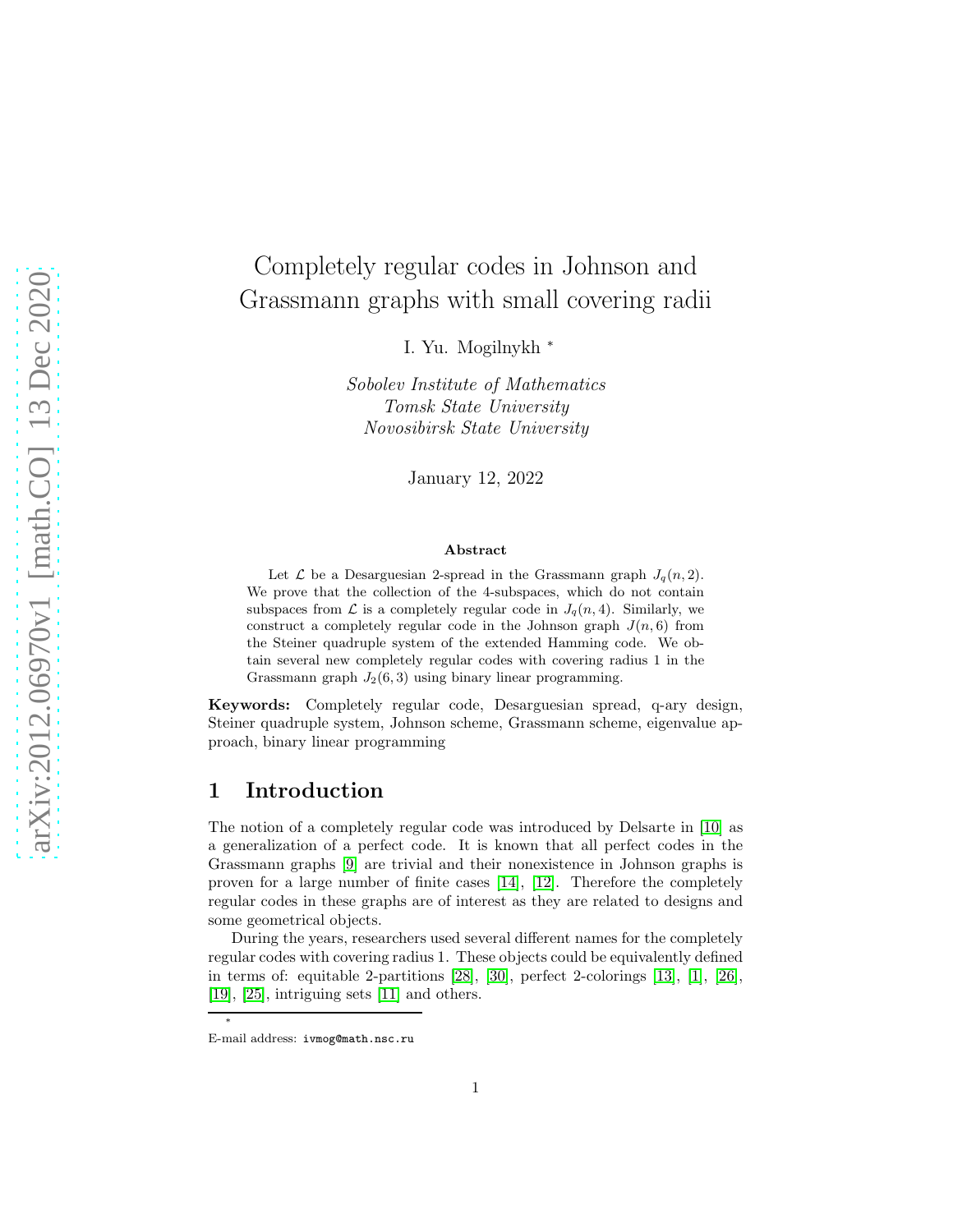We refer to Ph.D. thesis of Martin [\[23\]](#page-14-4) for an introduction on completely regular codes in Johnson graphs and a survey of Borges, Rifa and Zinoviev [\[20\]](#page-13-7) on a recent progress in the study of completely regular codes in Hamming and Johnson graphs.

In [\[10\]](#page-13-0) Delsarte noted interrelations of the completely regular codes in the Hamming and the Johnson graphs with orthogonal arrays and t-designs respectively. In order to emphasize this connection Martin [\[21\]](#page-13-8) suggested the term "a completely regular design of strength  $t$ ". He studied several well-known classes of designs from the point of view of complete regularity and showed that  $(k-1) - (n, k, \lambda)$ -designs are completely regular. This also holds for q-ary designs, therefore 2-spreads and 2-ary Steiner triple system [\[6\]](#page-13-9) are completely regular. In [\[1\]](#page-12-0) it was shown that if D is a  $(k-1) - (n, k, 1)$ -design, then the code of the  $(k + 1)$ -subsets that does not contain any block of D is completely regular in the Johnson graph  $J(n, k + 1)$ . The integer necessary conditions for the existence of t-designs were exploited for showing the nonexistence of constant weight perfect codes [\[12\]](#page-13-3), [\[14\]](#page-13-2) and completely regular codes with covering radius 1 [\[26\]](#page-14-2).

The completely regular designs of strength 0 in the Hamming and the Johnson graphs were characterized by Meyerowitz in [\[24\]](#page-14-5) and have a rather simple structure. The completely regular codes of zero strength in the strongly regular Grassmann graphs are known as the Cameron-Liebler line classes [\[7\]](#page-13-10). Contrary to the ordinary designs [\[24\]](#page-14-5) the complete classification of these objects is done only in some particular cases. Several approaches for studying completely regular codes in Johnson graphs were applied to Cameron-Liebler line classes in [\[27\]](#page-14-6).

The completely regular codes of strength 0 with covering radius 1 in Grassmann graph  $J_q(n, k)$  for  $k \geq 3$  could be considered as a generalization of Cameron-Liebler line classes. Somewhat trivial examples of these codes are the subspaces containing a point; the subspaces contained in a hyperplane; the subspaces contained in a hyperplane or containing a point for a non-incident point-hyperplane pair. There are not known any other examples of such codes in  $J_q(n, k)$  for  $k \geq 3$ .

The completely regular codes in the Johnson graphs having strength 1 were characterized in the following cases: the minimum distance at least 3 by Martin in [\[22\]](#page-14-7) and covering radius 1 recently by Vorob'ev [\[30\]](#page-14-1). De Winter and Metsch in [\[25\]](#page-14-3) considered completely regular codes with covering radius 1 and strength 1 in the Grassmann graphs of diameter 3. They found two new series of examples of such codes: the 3-subspaces that do not contain a space of 2-spread and the code arising from symplectic polar space. The first series is similar to a construction from [\[1\]](#page-12-0) for completely regular codes in the Johnson graphs  $J(n, 4)$  and  $J(n, 5)$ from Steiner triple and quadruples systems.

In Section 2 we give basic definitions and review the theory developed by Delsarte and Martin in the q-analog case. In Section 3 we consider the completely regular codes with covering radii 2 in regular graphs. We show that these sufficient condition for existence of such codes could be formulated in terms of certain eigenvectors of these graphs. In section 4 we discuss a spectral property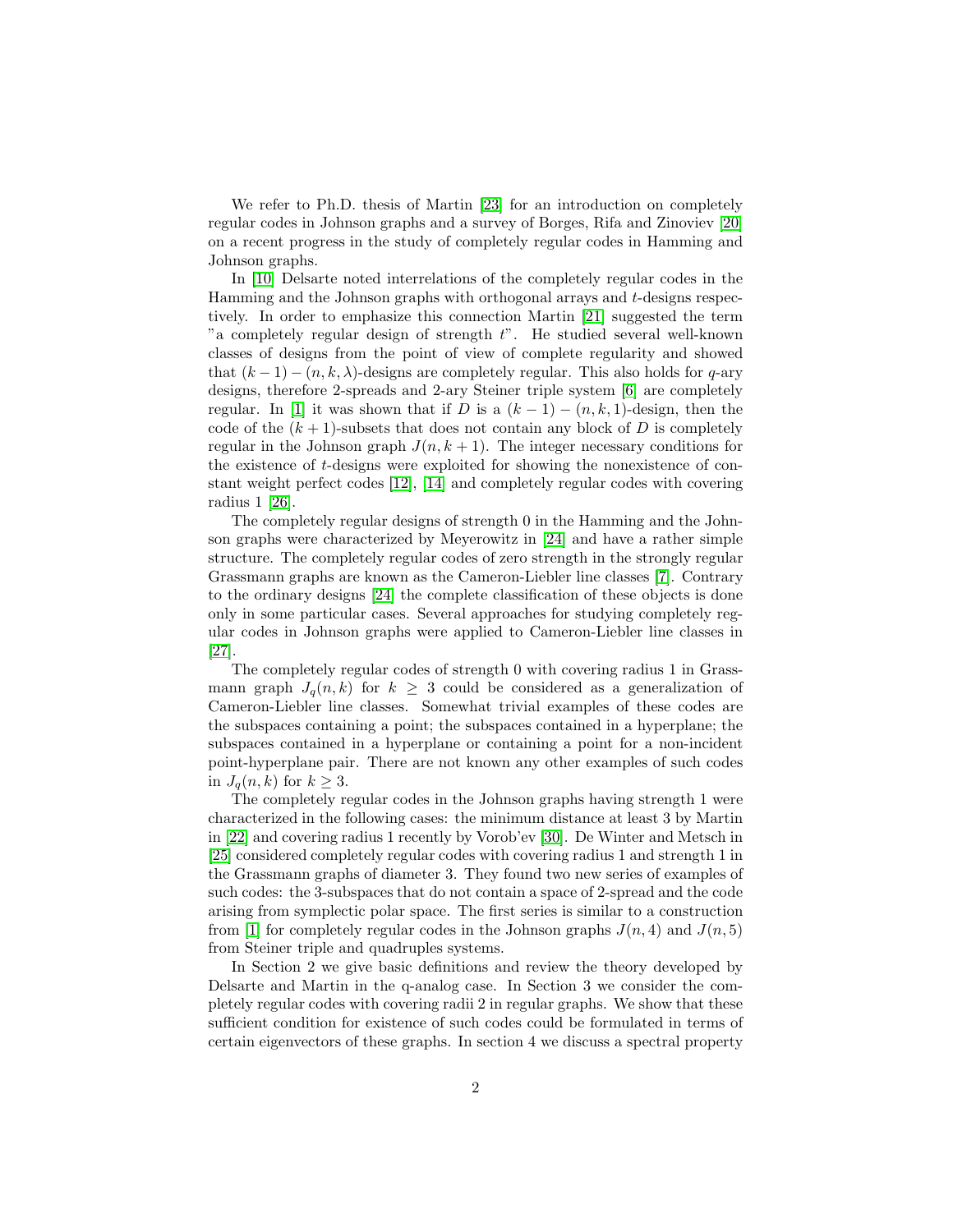of the inclusion matrix of  $t$ -subspaces vs  $k$ -subspaces. We show that the code of  $(k + 1)$ -subspaces not containing subspaces of  $(k - 1) - (n, k, 1)<sub>q</sub>$ -design is completely regular in the Grassmann graph of  $(k + 1)$ -subspaces. This generalizes a series of De Winter and Metsch [\[25\]](#page-14-3) and [\[1\]](#page-12-0). In Sections 5 and 6 we go further by applying this idea to the most symmetric designs, i.e. when a  $(k-1)-(n, k, 1)<sub>q</sub>$ -design is the Desarguesian 2-spread or the Steiner quadruple system of extended Hamming code. In this case the code of  $(k + 2)$ -subspaces (subsets), which do not contain subspaces (subsets) of  $(k-1)-(n, k, 1)<sub>q</sub>$ -design is completely regular in the Grassmann (Johnson) graph.

The linear programming approach is a popular method for construction and classification of codes. Binary versions of linear programming earlier showed promising results for settling the nonexistence of completely regular codes [\[4\]](#page-12-1) as well as finding these objects [\[18\]](#page-13-11). In Section 7 we obtain several new completely regular designs of strength 1 and covering radius 1 in the Grassmann graph  $G_2(6,3)$  by binary integer programming with a prescribed subgroup of its automorphism group. We outline the known results on the completely regular codes with  $\rho = 1$  in this graph in a parameter table.

#### 2 Definitions and Basic theory

#### <span id="page-2-0"></span>2.1 The eigenspaces of the Johnson and Grassmann graphs

In what follows we abbreviate k-element subset and k-dimensional subspace to k-subset and k-subspace respectively. The vertices of the Johnson graph  $J(n, k)$ are k-subsets of the set  $\{1, \ldots, n\}$  and the edges are pairs of subsets meeting in a  $(k-1)$ -subset. The vertices of the Grassmann graph  $J_q(n,k)$  are k-subspaces of  $F_q^n$  and the edges are pairs of subspaces meeting in a  $(k-1)$ -subspace. These are well-known series of distance-regular graphs. Below we consider  $k \leq n/2$ . We also denote the Johnson graph  $J(n,k)$  by  $J_1(n,k)$  to emphasize that a result holds for Johnson and Grassmann graphs simultaneously. We use the notations  $\begin{bmatrix} n \\ k \end{bmatrix}$  for q-binomial coefficient and  $\begin{bmatrix} n \\ k \end{bmatrix}$  for its limit value, i.e. the ordinary binomial coefficient.

A vector v is called an *eigenvector* of a graph  $\Gamma$  with eigenvalue  $\theta$  if it is an eigenvector of the adjacency matrix of  $\Gamma$  with eigenvalue  $\theta$ . The following representation for the eigenspaces of the Johnson and Grassmann graphs could be found in [\[17\]](#page-13-12), see also [\[10,](#page-13-0) Section 4.2]. We arrange the eigenvalues of  $J_q(n, k)$ ,  $q \geq 1$  in descending order starting from zeroeth and denote them by  $\theta_{i,q}(n, k)$ ,  $i \in \{0, \ldots, k\}$ . For *i*-subspace (*i*-subset if  $q = 1$ ) X let us consider the characteristic vectors of all k-subspaces of  $F_q^n$  (k-subsets) containing X. Let  $T_i(k)$  be the linear span of these vectors where  $\tilde{X}$  runs through all *i*-subspaces (*i*-subsets) of  $F_q^n$  (the set  $\{1,\ldots,n\}$ ).

**Theorem 1.** [\[17,](#page-13-12) Theorem 4.16] For any  $i, 0 \le i \le k$ ,  $U_i = T_i(k) \cap T_{i-1}^{\perp}(k)$  is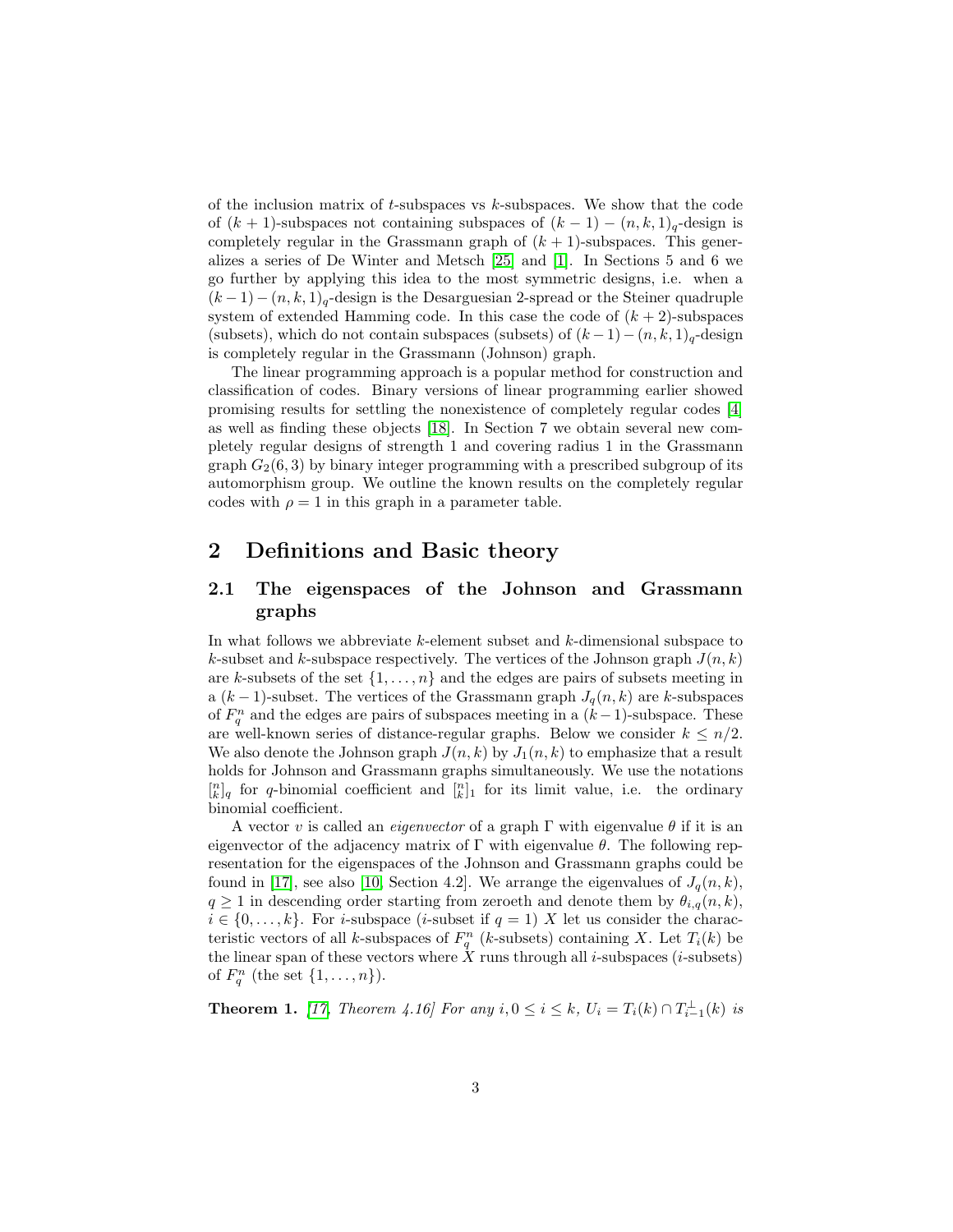*the eigenspace of*  $J_q(n, k)$ ,  $q \geq 1$ , with eigenvalue

$$
\theta_{i,q}(n,k) = q^{i+1} \left[ \begin{matrix} n-k-i \\ 1 \end{matrix} \right]_q \left[ \begin{matrix} k-i \\ 1 \end{matrix} \right]_q - \left[ \begin{matrix} i \\ 1 \end{matrix} \right]_q.
$$

Below we omit the index q in  $\theta_{i,q}(n,k)$  when we speak of the eigenvalues of the Johnson graphs.

#### 2.2 Completely regular codes and  $q$ -ary designs

Let C be a code in a regular graph  $\Gamma$ . A vertex x is in  $C_i$  if the minimum of the distances between  $x$  and the vertices of  $C$  is  $i$ . The maximum of these distances is called *the covering radius* of C and is denoted by ρ. The *distance partition* of the vertices of  $\Gamma$  with respect to  $C_0 = C$  is  $\{C_i : i \in \{0, \ldots, \rho\}\}.$ 

A code C is called *completely regular* [\[29\]](#page-14-8) if there are numbers  $\alpha_0, \ldots, \alpha_p$ ,  $\beta_0,\ldots,\beta_{\rho-1},\gamma_1,\ldots,\gamma_\rho$  such that any vertex of  $C_i$  is adjacent to exactly  $\alpha_i$ ,  $\beta_i$  and  $\gamma_i$  vertices of  $C_{i-1}$ ,  $C_i$  and  $C_{i+1}$  respectively. Note that  $\alpha_0, \ldots, \alpha_\rho$ can be found from the remaining numbers and the valency of the graph. The set  $\{\beta_0, \ldots, \beta_{\rho-1}; \gamma_1, \ldots, \gamma_{\rho}\}\$ is called the *intersection array* of the completely regular code C.

For a completely regular code C consider the  $(\rho + 1) \times (\rho + 1)$  matrix A such that  $A_{i,j}$  equals the number of vertices of  $C_j$  adjacent to a fixed vertex of Ci . The eigenvalues of the matrix A are called the *eigenvalues of the completely regular code* C.

Theorem 2. *[\[8,](#page-13-13) Theorem 4.5] (Lloyd's theorem) The eigenvalues of a completely regular code in a graph* Γ *are eigenvalues of* Γ*.*

The eigenvalues of a completely regular code with covering radius 1 are easy to find, see e.g. [\[28,](#page-14-0) Proposition 1].

<span id="page-3-1"></span>Proposition 1. *Let* C *be a completely regular code in a* m*-regular graph* Γ *with*  $\rho = 1$  *and intersection array*  $\{\beta_0; \gamma_1\}$ *. Then the size of* C *is*  $|V(\Gamma)|\gamma_1/(\gamma_1 + \beta_0)$ *and the eigenvalues of* C *are* m *and*  $m - \beta_0 - \gamma_1$ .

In the rest of the section we consider codes in the Johnson or the Grassmann graphs. A collection D of k-subspaces (k-subsets when  $q = 1$ ) of  $F_q^n$  (of  $\{1,\ldots,n\}$  is a  $t-(n,k,\lambda)_q$ -design, if any t-subspace of  $F_q^n$  (t-element subset of  $\{1,\ldots,n\}$  is contained in exactly  $\lambda$  elements of D. In throughout of what follows we consider only designs without repeated blocks. The *strength* of D is the maximum t such that D is a t-design. When  $q \geq 2$ , a  $1-(n, k, 1)_q$ -design is called a k-*spread*. It is well-known that k-spreads exist if and only if k divides  $n$ .

Let  $\chi_C$  be the characteristic vector of a code C in the graph  $J_q(n, k)$ . Consider the decomposition of  $\chi_C$  over the eigenspaces  $U_0, \ldots, U_k$  of  $J_q(n, k)$ :

<span id="page-3-0"></span>
$$
\chi_C = u_0 + u_{i_1} + \ldots + u_{i_s},\tag{1}
$$

where  $u_0 \in U_0$  and  $u_{i_j} \in U_{i_j}$ ,  $j = 1, \ldots, s$ . The number s in the decomposition [\(1\)](#page-3-0) is called the *dual degree* of the code C [\[10\]](#page-13-0).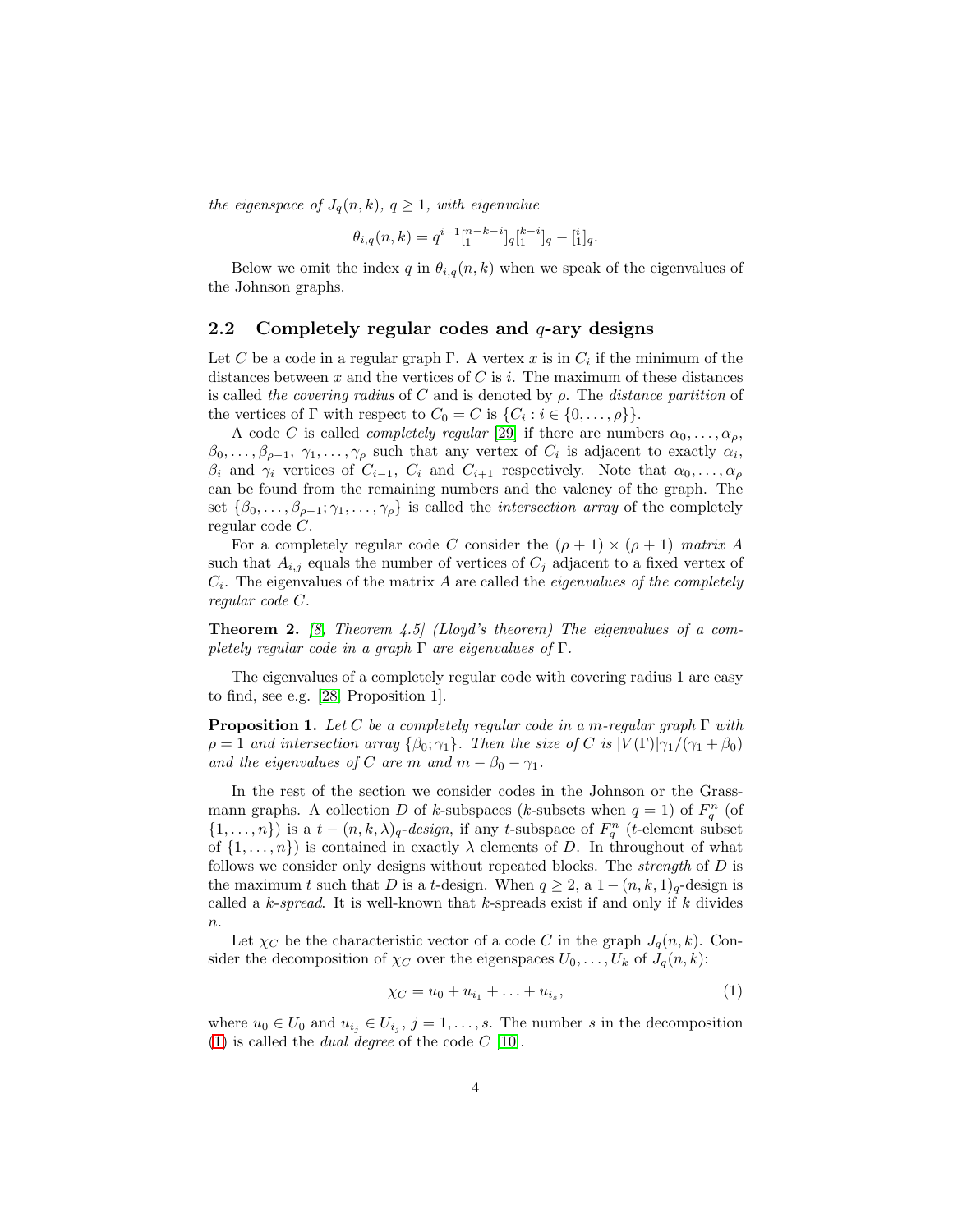We make use of several results that were stated for the completely regular codes in the Johnson graphs by Delsarte [\[10\]](#page-13-0) and Martin [\[21\]](#page-13-8). The arguments of the proofs for the  $q$ -ary generalization of these results could be obtained by replacing "subset" with "subspace" and follow from the description of the eigenspaces of  $J_q(n, k)$  in Section [2.1.](#page-2-0)

<span id="page-4-0"></span>**Theorem 3.** Let C be a code in  $J_q(n,k)$ ,  $q \geq 1$  such that the decomposition [\(1\)](#page-3-0) *holds. Then we have the following:*

1. [\[10,](#page-13-0) Theorem 4.2] The strength of C as q-ary design is equal to  $min\{i_j :$  $j \in \{1, \ldots, s\}\}-1$ .

*2. [\[10,](#page-13-0) Theorem 5.13] If the minimum distance of* C *is greater or equal to* 2s − 1 *then* C *is completely regular.*

*3. [\[10,](#page-13-0) Theorem 5.10] The covering radius of* C *is not greater than* s*.*

*4. [\[21,](#page-13-8) Corollary 3.4] If* C *is completely regular then its strength is equal to*

 $min\{i \geq 0 : \theta_{i,q}(n,k)$  *is an eigenvalue of*  $C\}$  - 1.

The following statement for the Johnson graphs could be found in [\[26,](#page-14-2) Corollary 1].

<span id="page-4-2"></span>**Corollary 1.** Let C be a completely regular code C in  $J_q(n,k)$ ,  $q \geq 1$  with *covering radius* 1 *and intersection array*  $\{\beta_0; \gamma_1\}$ . Then we have the following:

1. The code C is of size  $\binom{n}{k}q\beta_0/(\gamma_1+\beta_0)$  and its eigenvalues are numbers  $\binom{n-k}{1}$ <sub>q</sub> $\binom{k}{1}$ <sub>q</sub> and  $\binom{n-k}{1}$ <sub>q</sub> $\binom{k}{1}$ <sub>q</sub>  $-\gamma_1 - \beta_0$ .

*2. The strength of* C *is* t *where*

$$
\theta_{t+1,q}(n,k) = [_{1}^{n-k}]_{q} [_{1}^{k}]_{q} - \gamma_{1} - \beta_{0}.
$$

*Moreover, the numbers*  $\binom{n-i}{k-i}q\beta_0/(\gamma_1+\beta_0)$  *are integers for any*  $i \in \{0, \ldots, t\}.$ 

*Proof.* The eigenvalues of C and the expression  $|C| = \binom{n}{k} q \beta_0/(\gamma_1 + \beta_0)$  follow from Proposition [1](#page-3-1) and the strength of  $C$  is by the fourth Statement of Theorem [3.](#page-4-0) The integer necessary conditions for t-design imply that for any  $i \in \{0, \ldots, t\}$ the number of the subspaces of C containing an *i*-subspace is  $\frac{[n-i]}{k-i}q\beta_0/(\gamma_1+\beta_0)$ .  $\Box$ 

<span id="page-4-1"></span>Corollary 2. 1. [\[21,](#page-13-8) Corollary 3.5], [\[3,](#page-12-2) Corollary 8] For  $q \ge 1$  any  $(k -$ 1)  $-(n, k, \lambda)_q$ -design is a completely regular code in  $J_q(n, k)$  with eigenvalue  $\theta_{k,q}(n, k)$  *and covering radius*  $\rho = 1$ *.* 

2. Any 3-spread is a completely regular code in the Grassmann graph  $J_q(n, 3)$ *with*  $\rho = 2$ *.* 

*Proof.* We follow the considerations from [\[21,](#page-13-8) Corollary 3.5]. By Statement 1 of Theorem [3](#page-4-0) we see that the dual degrees of a  $(k-1) - (n, k, \lambda)$ <sub>q</sub>-design and a 3-spread are 1 and s respectively, where  $s \leq 2$ . Since covering radius of 3-spread is 2, its dual degree is also 2 by Statement 3 of Theorem [3.](#page-4-0) The result follows from Statement 2 of Theorem [3.](#page-4-0)

 $\Box$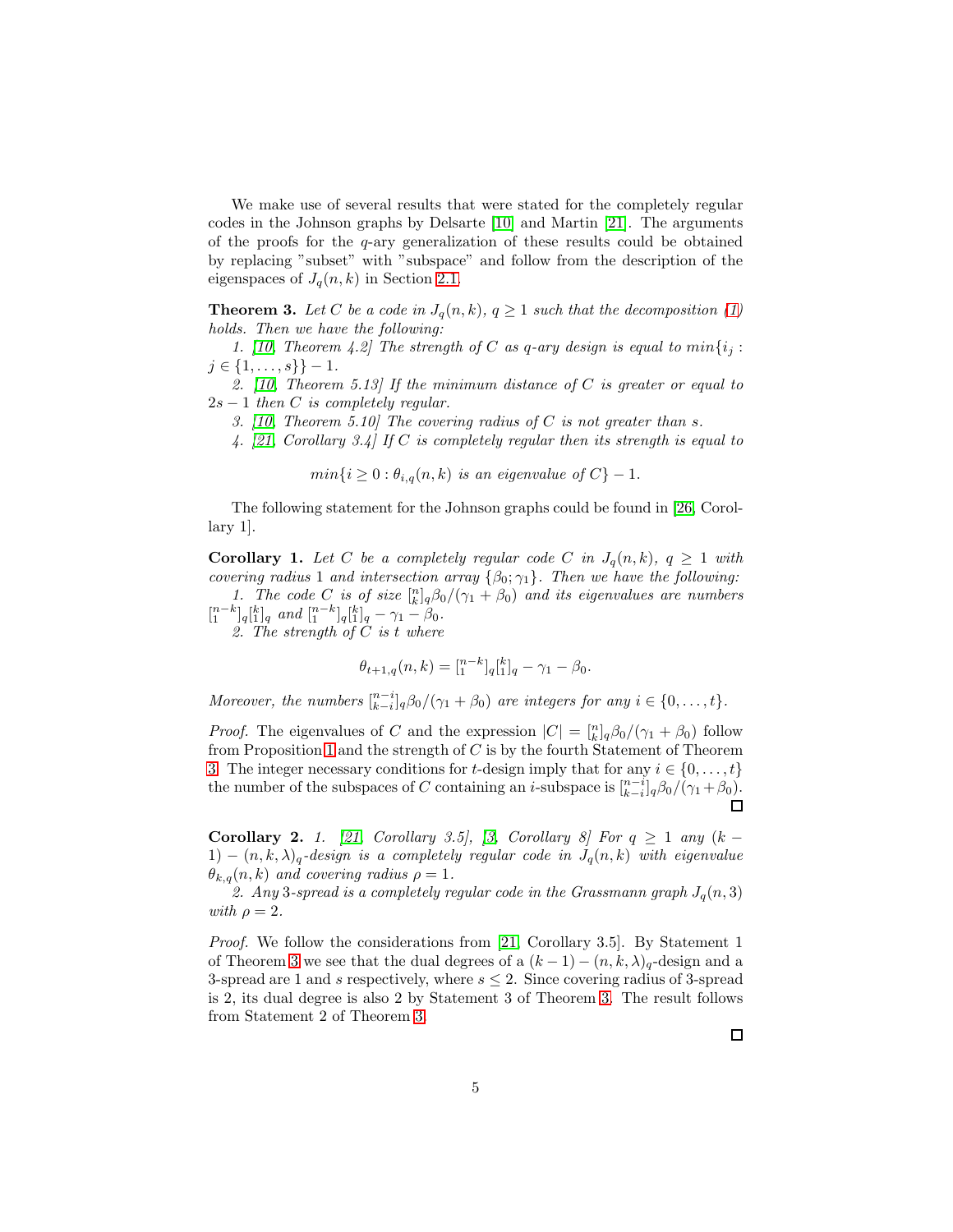#### 3 Auxilary statements

Let the positions of a vector u be indexed by the vertices of a graph  $\Gamma$ . If the set of the pairwise different values of u is  $\{a_0, \ldots, a_r\}$ , denote by  $C^i$  the set of the vertices of  $\Gamma$  such that  $u_x = a_i, i \in \{0, ..., r\}$ . The partition  $\{C^0, ..., C^r\}$ is called the *partition associated* to the vector u. We see that the eigenvectors taking two or three values are tightly related with the completely regular codes of covering radii 1 and 2.

<span id="page-5-0"></span>Theorem 4. *1. A code* C *is completely regular in a* m*-regular graph* Γ *with*  $\rho = 1$  and eigenvalue  $\theta$ ,  $\theta \neq m$  *if and only if*  $\{C, \overline{C}\}\$ is the partition associated *to an eigenvector of* Γ *with eigenvalue* θ*.*

2. Let  $\Gamma$  be a m-regular graph  $\Gamma$ ,  $\{C^0, C^1, C^2\}$  be the partition associated to *an eigenvector* u *of* Γ*. If there are no edges between* C <sup>0</sup> *and* C <sup>2</sup> *and any vertex of*  $C^1$  *is adjacent to exactly*  $\beta_1$  *vertices of*  $C^2$  *then*  $C^0$  *is a completely regular code in* Γ*.*

*Proof.* 1. The result could be found in [\[11,](#page-13-6) Proposition 3.2] or [\[1,](#page-12-0) Proposition 1].

2. Let  $a_0, a_1, a_2$  be the values of u on  $C^0, C^1, C^2$  respectively. Let a vertex x of  $C^0$  be adjacent to  $\alpha_0(x)$  vertices of  $C^0$ . Since there are no edges between the vertices  $C^0$  and  $C^2$ , the vertex x is adjacent to  $\beta_0(x) = m - \alpha_0(x)$  vertices of  $C<sup>1</sup>$ . Consider the sum of the values of u on the neighbors of x. Since u is an eigenvector with eigenvalue  $\theta$  we have the following:

<span id="page-5-1"></span>
$$
\theta a_0 = (m - \beta_0(x))a_0 + \beta_0(x)a_1.
$$
 (2)

This implies that  $\alpha_0(x)$  and  $\beta_0(x)$  do not depend on x. The same argument on  $C^1$  and  $C^2$  implies that  $x \in C^2$  has exactly  $\gamma_2$  and  $\alpha_2$  neighbors in  $C^1$  and  $C^2$ respectively. This follows from  $\alpha_2 + \gamma_2 = m$  and the equation

$$
\theta a_2 = (m - \alpha_2)a_1 + \alpha_2 a_2. \tag{3}
$$

Let a vertex x of  $C^1$  be adjacent to  $\gamma_1(x)$ ,  $\alpha_1(x)$  and  $\beta_1$  vertices of  $C^0$ ,  $C^1$ and  $C^2$  respectively. Note that  $\beta_1$  does not depend on x by the condition of the theorem. Taking into account that  $\alpha_1(x) + \beta_1 + \gamma_1(x) = m$ , the sum of the values of  $u$  on the neighbors of  $x$  is

<span id="page-5-2"></span>
$$
\theta a_1 = \gamma_1(x)a_0 + (m - \gamma_1(x) - \beta_1)a_1 + \beta_1 a_2,\tag{4}
$$

The above implies that  $\alpha_1(x)$  and  $\gamma_1(x)$  do not depend on x and  $C^0$  is a completely regular code by the definition.

 $\Box$ 

#### 4 Inducing map and completely regular codes

For  $q \geq 1$  and  $l \geq k$  consider the matrix  $I_{l,k}$  whose rows and columns are indexed by the vertices of  $J_q(n, l)$  and those of  $J_q(n, k)$  respectively,  $I_{l,k}(x, y)$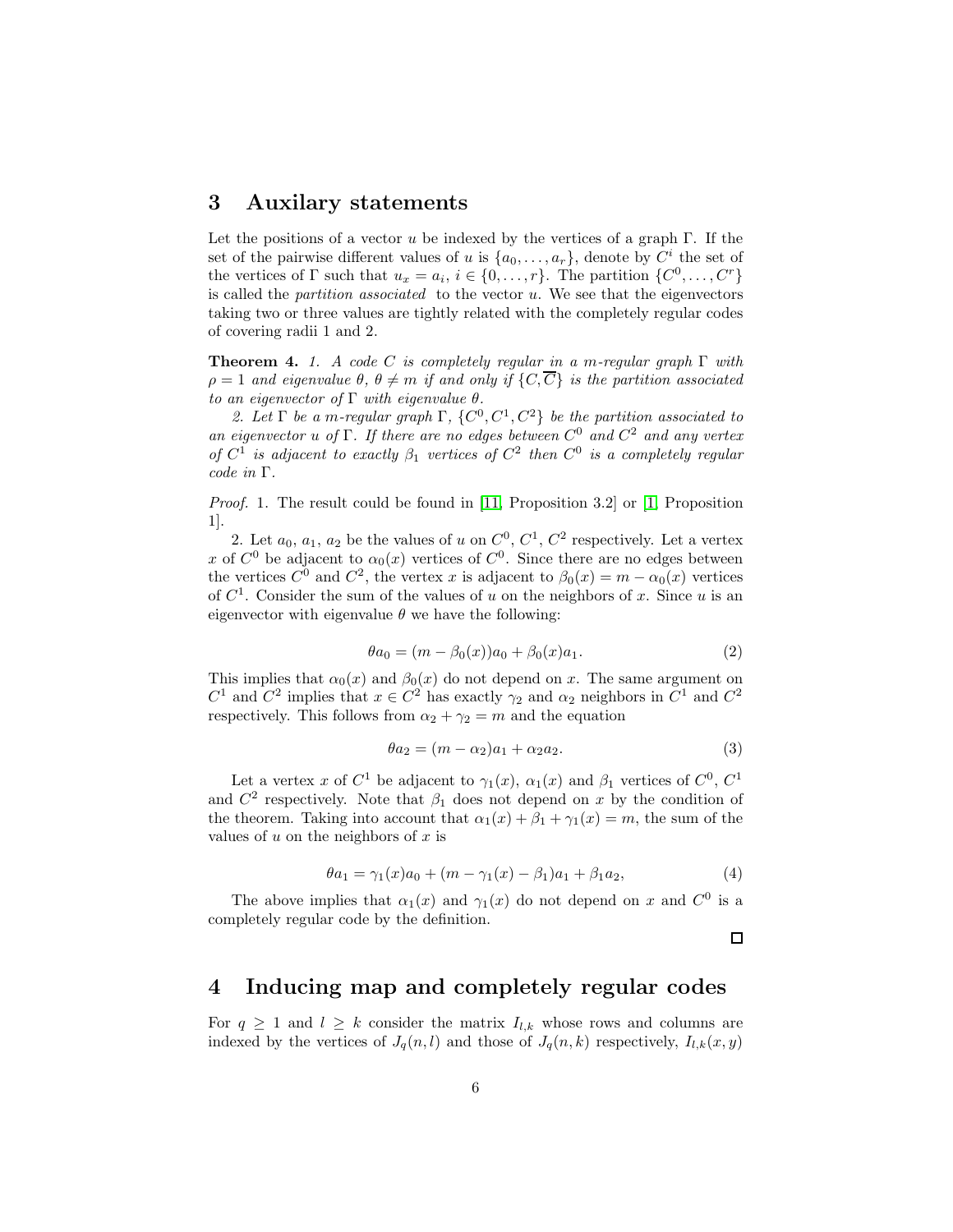is 1 if y is contained in x and 0 otherwise. Kantor in [\[15\]](#page-13-14) proved that  $I_{l,k}$  is a full rank matrix. Moreover, it is clear that the left multiplication by  $I_{l,k}$  maps the column-vectors of the subspace  $T_i(k)$  to those of  $T_i(l)$  (see Section 2.1 for their definitions). Therefore,  $I_{l,k}$  is a bijection from the eigenspace  $U_{i,q}(n,k)$  to  $U_{i,q}(n, l)$  for any  $i \in \{0, ..., k\}.$ 

<span id="page-6-0"></span>**Theorem 5.** Let *u* be an eigenvector of  $J_q(n,k)$  with eigenvalue  $\theta_{i,q}(n,k)$ ,  $q \geq 1$ *. Then for any*  $l \geq k$  *the vector*  $I_{l,k}u$  *is an eigenvector of*  $J_q(n,l)$  *with eigenvalue*  $\theta_{i,q}(n,k)$ .

We make use of the theorem above for obtaining a series of completely regular designs.

<span id="page-6-1"></span>**Theorem 6.** *1.* [\[1,](#page-12-0) Proposition 4] Let D be a  $(k-1) - (n, k, 1)$ -design. Then

$$
\{U: U \subset \{1, \ldots, n\}, |U| = k + 1, |\{V \in D : V \subset U\}| = 0\}
$$

*is a completely regular code in the Johnson graph*  $J(n, k + 1)$  *with*  $\rho = 1$ *. 2. Let* D *be a*  $(k-1) - (n, k, 1)$ <sub>*a*</sub>-design. Then

$$
\{U: U < F_q^n, dim(U) = k + 1, |\{V \in D : V < U\}| = 0\}
$$

*is a completely regular code in the Grassmann graph*  $J_q(n, k + 1)$  *with*  $\rho = 1$ *.* 

*Proof.* 2. We use the approach of work [\[1\]](#page-12-0) based on the inclusion matrix. The code  $D$  is completely regular with covering radius 1 by Corollary [2.](#page-4-1) By the first statement of Theorem [4](#page-5-0) there is an eigenvector u of  $J_q(n, k)$  with associated partition  $\{D,\overline{D}\}$ . A  $(k+1)$ -subspace of  $F_q^n$  contains either 0 or 1 subspaces of D. These two facts combined imply that  $I_{k+1,k}u$  takes only two values. Moreover, the associated partition to vector  $I_{k+1,k}u$  is the partition into the codes

$$
\{U: U < F_q^n, \dim(U) = k + 1, |\{V \in D: V < U\}| = 0\} \text{ and}
$$
\n
$$
\{U: U < F_q^n, \dim(U) = k + 1, |\{V \in D: V < U\}| = 1\}.
$$

By the first statement of Theorem [5](#page-6-0) we see that  $I_{k+1,k}u$  is an eigenvector of  $J_q(n, k+1)$ . By the first statement of Theorem [4](#page-5-0) we obtain the required.

 $\Box$ 

**Remark 1.** A combinatorial proof for the statement above in case when  $k$ is 2 (i.e. 2-spreads) for the Grassmann graphs could be found in [\[25,](#page-14-3) Lemma 12. Apart from 2-spreads the only known example of  $(k-1)-(n, k, 1)<sub>q</sub>$ -design,  $q \geq 2$  is the Steiner triple system constructed in [\[6\]](#page-13-9). This implies the existence of a completely regular code in  $J_2(13, 4)$  by Theorem [6.](#page-6-1)

In the sections below we proceed further with the idea described in Theorem [6](#page-6-1) and show that the Steiner quadruple systems of the extended Hamming code and the Desarguesian 2-spreads produce completely regular codes in the Johnson graph  $J(n, 6)$  and the Grassmann graph  $J_q(n, 4)$  respectively.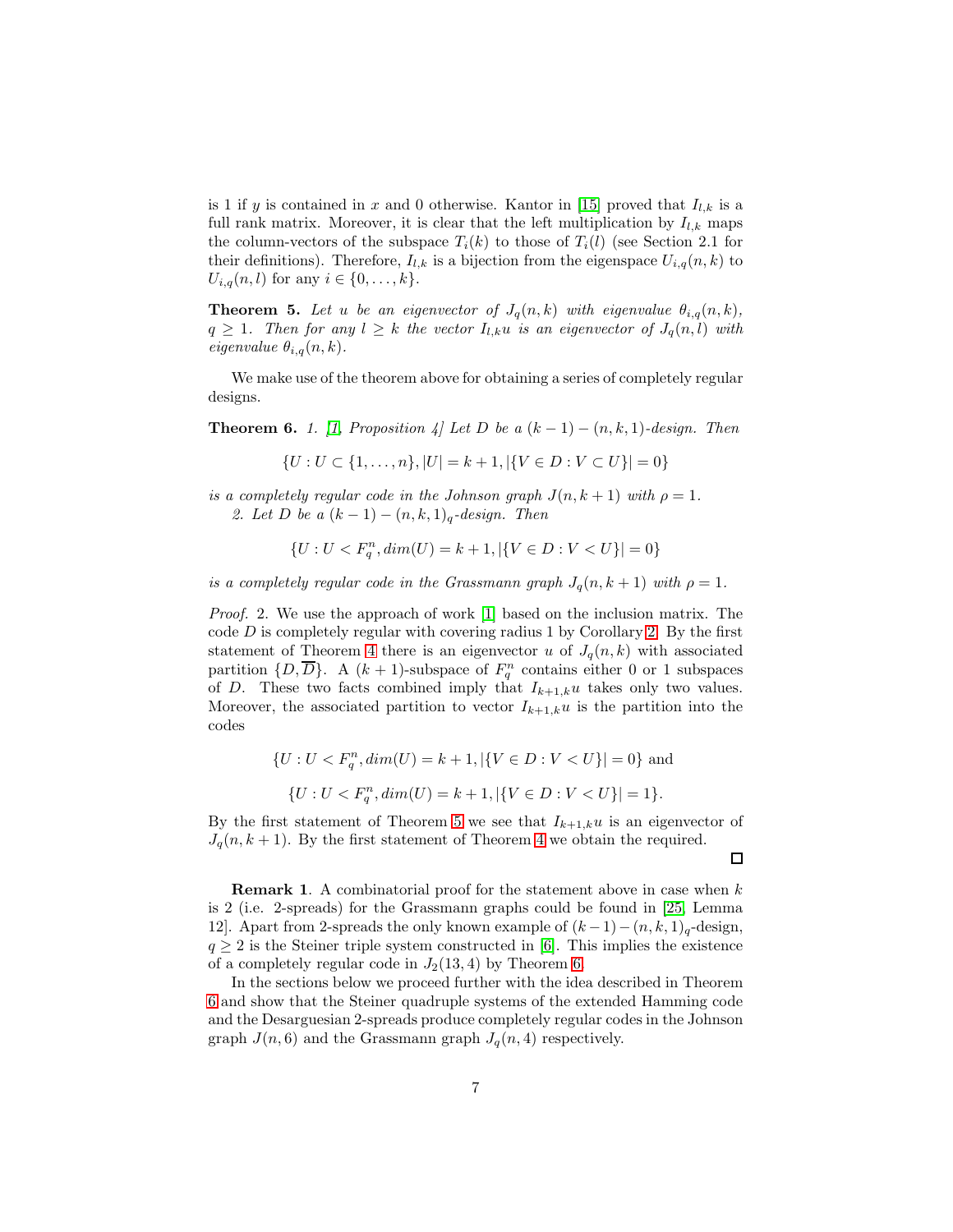## 5 Completely regular code in the Johnson graph  $J(n, 6)$  from the SQS of the extended Hamming code

We use the traditional point-block terms throughout the section. Consider the design Q whose points are the coordinate positions and blocks are the supports of the codewords of weight 4 of the extended Hamming code of length  $n$ . It is well-known that  $Q$  is a  $3 - (n, 4, 1)$ -design, also known as a *Steiner quadruple system*.

The codes Q and  $\{x : x \in \{1, ..., n\}, |x| = 5, |\{B \in \mathcal{Q}, B \subset x\}| = 0\}$ are completely regular in  $J(n, 4)$  and  $J(n, 5)$  respectively by Corollary [2](#page-4-1) and Theorem [6.](#page-6-1)

<span id="page-7-1"></span>Theorem 7. *Let* Q *be the Steiner quadruple system of the extended Hamming code of length n*. The code  $\{x : x \in \{1, ..., n\}, |x| = 6, |\{B \in \mathcal{Q}, B \subset x\}| = 0\}$ *is completely regular in*  $J(n, 6)$  *with*  $\rho = 2$ *.* 

*Proof.* Let B and B' be two blocks of  $\mathcal{Q}, |B \cap B'| = 2$ . Because the extended Hamming code is linear the symmetric difference  $B\Delta B'$  is also a block of  $\mathcal{Q}$ . Therefore any 6-subset of  $\{1, \ldots, n\}$  contains 0, 1 or 3 blocks of  $\mathcal{Q}$ . We consider the following codes:

$$
C^{0} = \{x : x \subset \{1, ..., n\}, |x| = 6, |\{B \in \mathcal{Q} : B \subset x\}| = 0\},\
$$
  

$$
C^{1} = \{x : x \subset \{1, ..., n\}, |x| = 6, |\{B \in \mathcal{Q} : B \subset x\}| = 1\},\
$$
  

$$
C^{2} = \{x : x \subset \{1, ..., n\}, |x| = 6, |\{B \in \mathcal{Q} : B \subset x\}| = 3\}
$$

that partition the vertices of  $J(n, 6)$ .

We are now to show that  $C^0$  is a completely regular code and  $\{C^0, C^1, C^2\}$ is the distance partition. In view of the second statement of Theorem [4](#page-5-0) we prove that the vertices of  $C^0$  and  $C^2$  are disjoint and a vertex of  $C^1$  is adjacent to exactly 6 vertices of  $C^2$ . We finish the proof by noting that  $\{C^0, C^1, C^2\}$  is the partition associated to an eigenvector. Note that an alternative proof could be done by solely combinatorial arguments for the existence of the intersection array.

A 6-subset from  $C^2$  contains three blocks of  $\mathcal Q$ . Moreover, the symmetric difference of any two of these blocks is the third block. We see that the following holds:

<span id="page-7-0"></span>for any 
$$
x \in C^2
$$
 and any  $i \in x$ , there is  $B \in \mathcal{Q}, i \notin B, B \subset x$ . (5)

From [\(5\)](#page-7-0) we conclude that the vertices of  $C^0$  and  $C^2$  are nonadjacent in the Johnson graph  $J(n, 6)$ .

Let y be a vertex of  $C_1$  and B be a unique block of Q such that  $B \subset y$ . Let  $x \in C^2$  be a vertex that is adjacent to y in  $J(n, 6)$ , i.e.  $x = (y \setminus \{i\}) \cup \{j\}$  for some  $i \notin y, j \in y$ .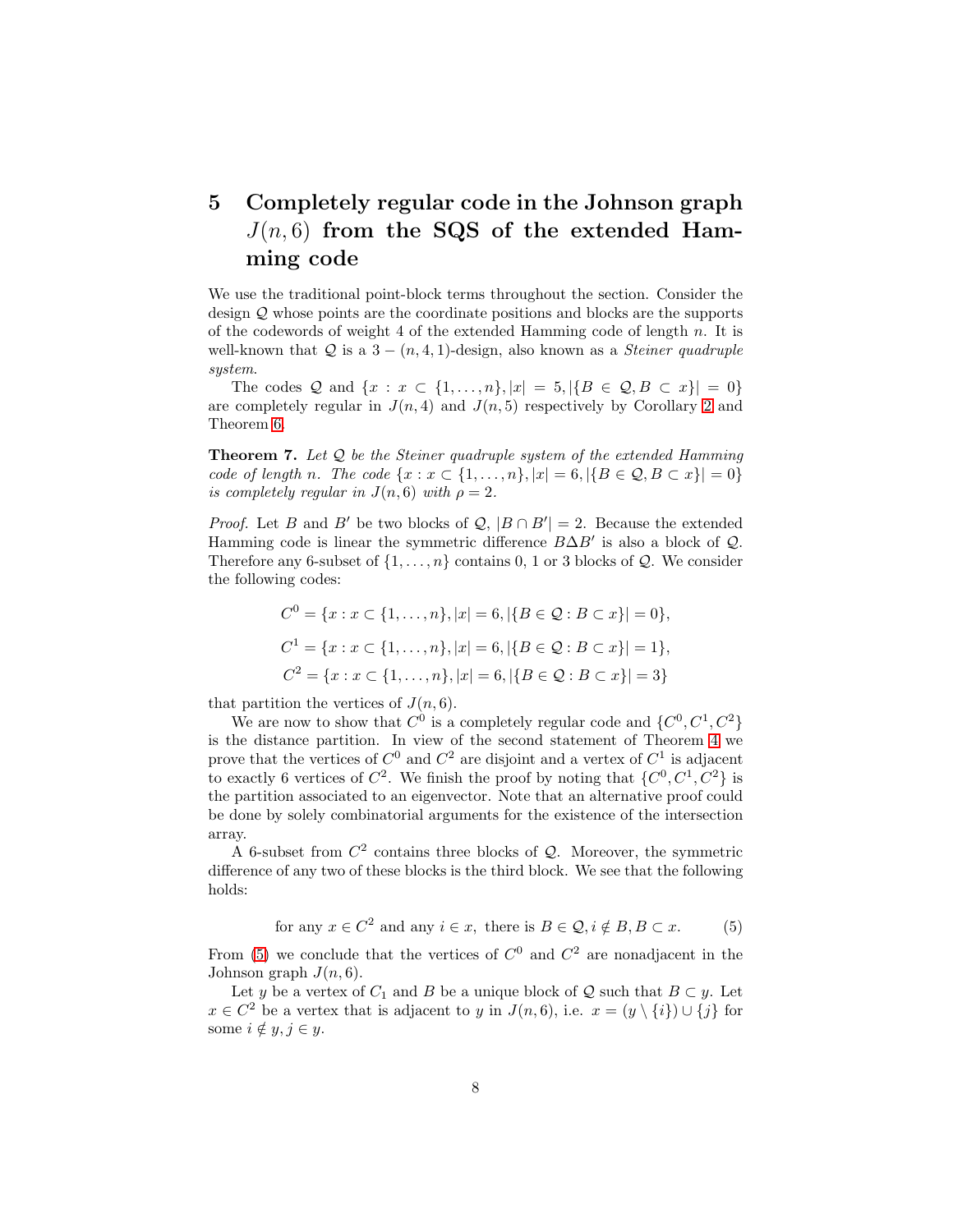Suppose i is in B. Then by property [\(5\)](#page-7-0) there is a block  $B'$  of  $\mathcal Q$  that is a subset of  $x \setminus \{j\}$ . We see that  $B' \subset (x \setminus \{j\}) \subset y$ . Moreover B' is not B, because  $i \in B$ ,  $i \notin x$  and  $B' \subset x$ . We have that distinct blocks B' and B from  $Q$  are subsets of y, which contradicts  $y \in C^1$ .

We have that  $i \in y \setminus B$ . Then the following blocks of Q are subsets of x: B,  $\{s, t, l, j\}$  and  $B\Delta\{s, t, l, j\}$  for some  $s, t \in B$ ,  $\{l\} = x \setminus (B \cup \{j\})$ . On the other hand, given the 2-subset  $\{s, t\}$  of B and the point l from  $y \setminus B$  the point j could be reconstructed. Indeed, the block  $\{s, t, l, j\}$  is a unique block in 3 –  $(n, 4, 1)$ design Q containing  $\{s, t, l\}$ . Since  $\{s, t, l, j\}$  and  $B\Delta\{s, t, l, j\}$  are contained in the same x from  $C^2$ , we conclude that there are exactly  $\frac{4}{2}$   $\cdot$  2/2 = 6 neighbors of y in  $C^2$ .

We finally note that the partition  $\{C^0, C^1, C^2\}$  is the partition associated to an eigenvector of  $J(n, 6)$ . The Steiner quadruple system  $\mathcal Q$  is a completely regular code with covering radius 1 and eigenvalue  $\theta_4(n, 4)$  by Corollary [2.](#page-4-1) Then by the first statement of Theorem [4](#page-5-0) there is an eigenvector  $v$  with eigenvalue  $\theta_4(n, 4)$  such that  $\{Q, \overline{Q}\}\$ is the partition associated to v. By Theorem [5](#page-6-0) the vector  $I_{6,4}v$  is an eigenvector of  $J(n,6)$  with eigenvalue  $\theta_4(n,6)$ . The definitions of the inclusion matrix  $I_{6,4}$  and the codes  $C^0$ ,  $C^1$ ,  $C^2$  imply that these codes form the partition associated to  $I_{6,4}v$ . By the second statement of Theorem [4](#page-5-0) we conclude that  $C^0$  is completely regular. □

**Remark 2.** One might obtain the intersection array  $\{60, 6; 4(n-15), 6(n-15)\}$ 8)} of the code from Theorem [7](#page-7-1) by combinatorial arguments or following the proof of Theorem [4](#page-5-0) from equations [\(2\)](#page-5-1)-[\(4\)](#page-5-2).

Corollary 3. *The set of the codewords of weight* 6 *of the extended Hamming code of length* 16 *is a completely regular code in*  $J(16,6)$  *with*  $\rho = 2$ *.* 

*Proof.* The supports of the codewords of weight 6 are contained in the code  $C = \{x : x \in \{1, ..., n\}, |x| = 6, |\{B \in \mathcal{Q}, B \subset x\}| = 0\}$  because otherwise the minimum distance of the extended Hamming code is 2. The definition of a completely regular code and the double counting of edges between  $C_i$  and  $C_{i+1}$ imply the following:

$$
|C|\beta_0 = |C_1|\gamma_1, |C_1|\beta_0 = |C_2|\gamma_1, |C| + |C_1| + |C_2| = \binom{n}{6}.
$$

The intersection array obtained in Remark 1, so for  $n = 16$  we have

$$
|C| + |C|60/4 + |C|6/48 = \binom{16}{6} = 8008
$$

and therefore  $|C|$  is 448. Since there are exactly 448 codewords of weight 6 in extended Hamming code of length 16 we conclude that they coincide with C, which is a completely regular code in  $J(16, 6)$  by Theorem [7.](#page-7-1)

 $\Box$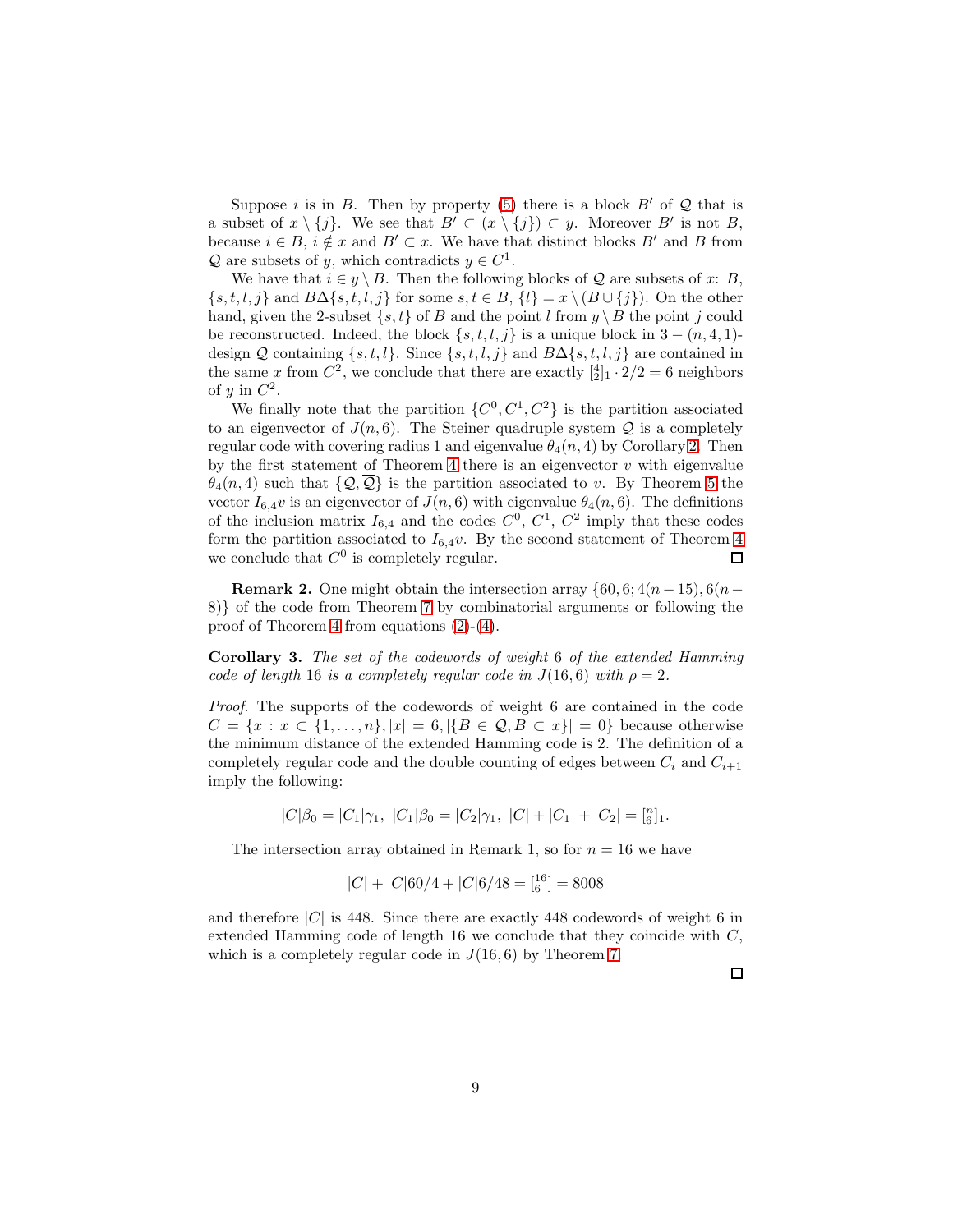## 6 Completely regular code in  $J_q(n, 4)$  from Desarguesian 2-spread

Let F' be the subfield of the field  $F_{q^n}$  of order  $q^2$ . The elements of the multiplicative group of  $F_{q^n}$  are parted into the cosets of that of F'. We treat  $F_{q^n}$ as the vector space  $F_q^n$  and any multiplicative coset of  $F'$ corresponds to a 2subspace of  $F_q^n$ . The collection of such subspaces is a 2-spread, which is called *Desarguesian*. A subspace is called F ′ -*closed* if its vectors (threated as elements of  $F_{q^n}$ ) are closed under the multiplication by the elements of  $F'$ . In particular, the subspaces of a Desarguesian 2-spread are  $F'$ -closed. For a subset of  $F_q^n$  the minimal inclusion-wise  $F'$ -closed subspace that contains the subset is called its F ′ -*closure*.

Any 2-spread  $\mathcal L$  and all 3-subspaces of  $F_q^n$  that do not contain any subspace from  $\mathcal L$  are completely regular codes in  $J_q(n, 2)$  and  $J_q(n, 3)$  respectively. In case when  $\mathcal L$  is a Desarguesian spread we will show that the code  $\{U: U \leq \mathcal D\}$  $F_q^n$ ,  $dim(U) = 4$ ,  $|\{X \in \mathcal{L} : X < U\}| = 0\}$  is a completely regular code in  $J_q(n, 4)$ .

Consider a 4-subspace U of  $F_q^n$ . It can contain 0, 1 or at least 2 subspaces from  $\mathcal{L}$ . Suppose X and X' are 2-subspaces from  $\mathcal{L}$  that are contained in U. Because X and  $X'$  meet only in a zero vector, all vectors of U are linear combinations of the vectors of V and V'. Moreover since X and X' are  $F'$ closed, so is  $U$ . In other words, the nonzero vectors of  $U$  are parted by nonzero vectors from  $q^2 + 1$  subspaces from  $\mathcal{L}$ . We have the following code partition of the vertices of  $J_q(n, 4)$ :

$$
C^{0} = \{U : U < F_q^n, \dim(U) = 4, |\{V \in \mathcal{L} : V < U\}| = 0\},\
$$
\n
$$
C^{1} = \{U : U < F_q^n, \dim(U) = 4, |\{V \in \mathcal{L} : V < U\}| = 1\},\
$$
\n
$$
C^{2} = \{U : U < F_q^n, \dim(U) = 4, |\{V \in \mathcal{L} : V < U\}| = q^2 + 1\}.
$$

We now show some structural properties of these codes.

<span id="page-9-0"></span>**Lemma 1.** Any 3-subspace of U,  $U \in C^2$  contains exactly one subspace from  $\mathcal{L}$ . In particular, the subspaces from  $C^0$  and  $C^2$  are nonadjacent in  $J_q(n, 4)$ .

*Proof.* Let W be a 3-subspace of U that does not contain subspaces from  $\mathcal{L}$ . Since  $F_q < F'$  we see that the F'-closure of any of nonzero vectors of U meets W in exactly  $q-1$  nonzero vectors. We see that the F'-closure of W has at least  $(q^3-1)(q+1)$  vectors, so its dimension is at least 5. This contradicts that the subspace  $U$  is  $F'$ -closed and that  $W$  is a subspace of  $U$ .

 $\Box$ 

In view of Lemma [1](#page-9-0) one might consider  $C^2$  to be the  $F'$ -closure of all 3subspaces that contain exactly one subspace from  $\mathcal{L}$ . Indeed any such 3-subspace is spanned by a subspace X (which is  $F'$ -closed) from  $\mathcal L$  and a 1-subspace and the  $F'$ -closure of the latter one has dimension 2.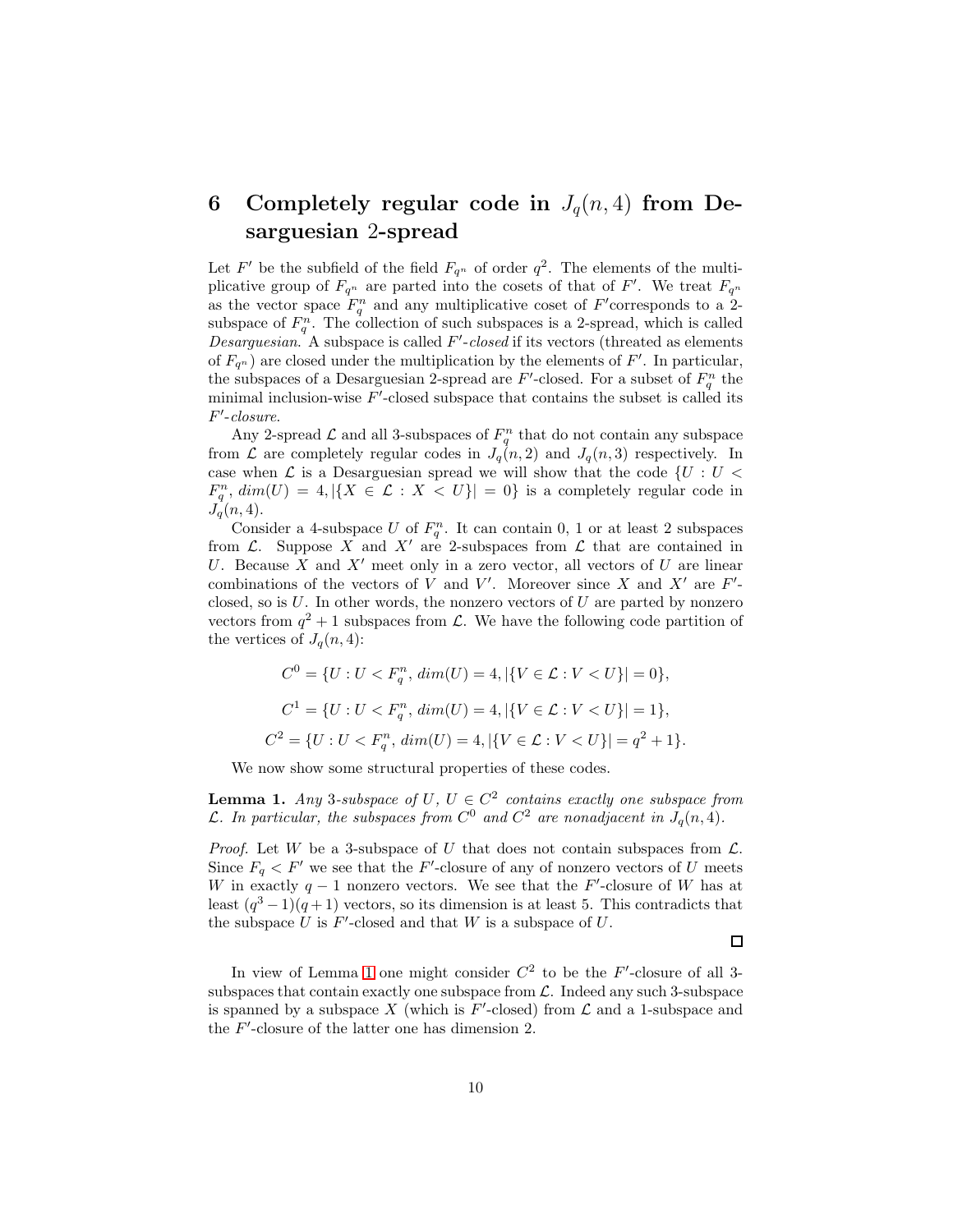<span id="page-10-0"></span>**Lemma 2.** Any subspace  $U, U \in C^1$  is adjacent to exactly  $q+1$  subspaces from  $C^2$  in  $J_q(n, 4)$ .

*Proof.* Let  $X \in \mathcal{L}$  be that such that  $X \leq U$ . Let  $V \in C^2$  be adjacent to U, i.e.  $dim(U \cap V) = 3$ . By Lemma [1](#page-9-0) the subspace  $U \cap V$  of U must contain X. There are exactly  $q + 1$  3-subspaces of U that contain X. Their F'-closures are in  $C^2$ and we obtain the required. 口

<span id="page-10-1"></span>Theorem 8. *Let* L *be a Desarguesian* 2*-spread. The code* {U : U <  $F_q^n$ ,  $dim(U) = 4$ ,  $|\{V \in \mathcal{L} : V < U\}| = 0\}$  *is completely regular in*  $J_q(n, 4)$ *.* 

*Proof.* The vertex set of  $J_q(n, 4)$  is parted into the codes  $C^0$ ,  $C^1$  and  $C^2$ . By Lemmas [1](#page-9-0) and [2](#page-10-0) there are no edges between  $C^0$  and  $C^2$  and any vertex from  $C^1$  is adjacent to exactly 6 subspaces from  $C^2$ .

Since  $\mathcal L$  is a completely regular code with covering radius 1, we see that  $\{\mathcal{L}_0,\mathcal{L}_1\} = \{\mathcal{L},\overline{\mathcal{L}}\}$  is the partition associated to an eigenvector v of  $J_q(n,2)$ with eigenvalue  $\theta_{2,q}(n,2)$ . By Theorem [5](#page-6-0) the vector  $I_{4,2}v$  is an eigenvector of  $J_q(n, 4)$  with eigenvalue  $\theta_{2,q}(n, 4)$ . The definition of the inclusion matrix  $I_{4,2}$ and the definition of the codes  $C^0$ ,  $C^1$ ,  $C^2$  imply that these codes form the partition associated to  $I_{6,4}v$ . The result follows from Theorem [4.](#page-5-0)

We note that following the proof of Theorem [4](#page-5-0) one can obtain that the code given in Theorem [8](#page-10-1) has the intersection array

 $\Box$ 

$$
\{[^4_1]_q[^3_1]_q, q+1; q^5(q+1)[^{n-6}_1]_q, [^4_1]_q [^{n-4}_1]_q q\}.
$$

### 7 Completely regular codes with  $\rho = 1$  in  $J_2(6,3)$

Throughout this section by *the automorphism group* of a code (subset of the vertices) in a graph we mean the setwise stabilizer of the code in the automorphism group of the graph. Let  $G$  be a subgroup of the automorphism group of a m-regular graph Γ. Let  $O_1, \ldots, O_r$  be the orbits of the action of G on the vertex set of Γ. Because  $O_1, \ldots, O_r$  are orbits we see that given any  $i, j \in \{1, \ldots, r\}$ any vertex x of  $O_i$  is adjacent to exactly  $A_{ij}$  vertices of  $O_j$  and  $A_{ij}$  does not depend on x. Let A be the matrix  $\{A_{ij}\}_{i,j\in\{1,\ldots,r\}}$ . Suppose the automorphism group of a code C has a subgroup G. We consider the characteristic vector  $\chi_{C,G}$ of C with positions indexed by the orbits  $O_1, \ldots, O_r$ , i.e.  $(\chi_{C,G})_i = 1$  if and only if  $O_i \subseteq C$ . If 1 is the all-one vector then  $1 - \chi_{C,G}$  is the characteristic vector of the complement of C. The notations above imply that

<span id="page-10-2"></span>
$$
A\chi_{C,G} = (m - \beta_0)\chi_{C,G} + \gamma_1(1 - \chi_{C,G})
$$
\n(6)

holds if and only if C is a completely regular code in  $\Gamma$  with covering radius 1, intersection array  $\{\beta_0; \gamma_1\}$  and G is a subgroup of its automorphism group.

One might consider [\(6\)](#page-10-2) to be a binary linear programming problem with the binary variable vector  $\chi_{C,G}$ . We consider the application of the binary linear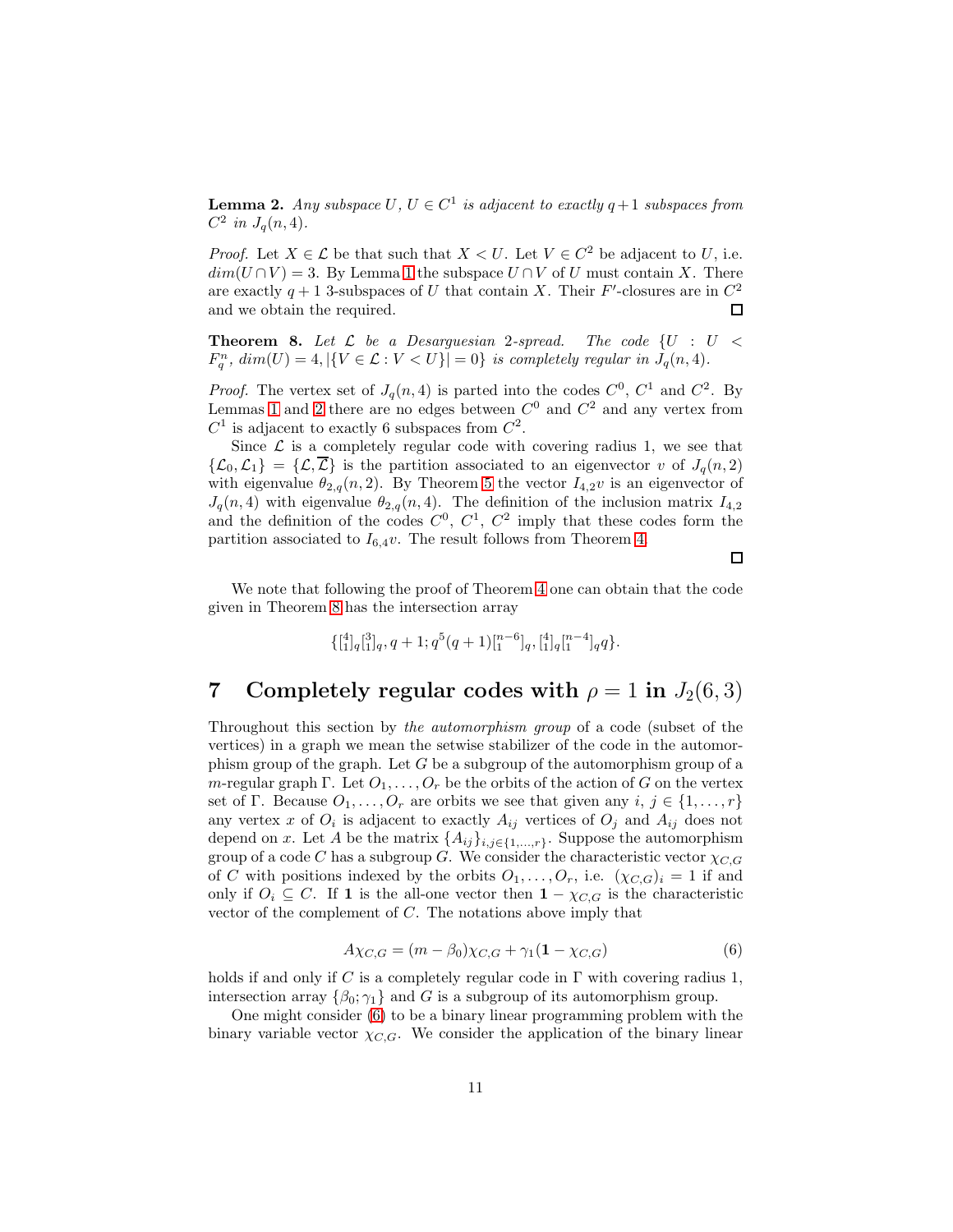programming approach for showing the existence of completely regular codes in the Grassmann graph  $G_2(6,3)$ .

Let a be a primitive element of  $F_{2^6}$ . We set  $\Gamma_{21}$  to be the group generated by the multiplication of the vectors of  $F_2^6$  (treated as the elements of  $F_{2^6}$ ) by  $a^{21}$ . The vertices of  $J_2(6,3)$  are parted into 465 orbits of the group  $\Gamma_{21}$ .

Let C be a completely regular code in the graph  $J_2(6,3)$  with intersection array  $\{\beta_0, \gamma_1\}$ . Due to Corollary [1](#page-4-2) the eigenvalues of C are the valency of  $J_2(6, 3)$ which is 98 and

<span id="page-11-0"></span>
$$
98 - \beta_0 - \gamma_1 = \theta_{i,2}(6,3),\tag{7}
$$

where  $i - 1$  is the strength of C as a design.

Let the eigenvalue  $98 - \beta_0 - \gamma_1$  be  $\theta_{2,2}(6,3)$ , i.e. C is a q-ary 1-design. In this case a binary linear programming solver found solutions of system [\(6\)](#page-10-2) for 8 different values of  $\gamma_1$ . Two of the codes (with  $\gamma_1 = 9$  and 21) were previously obtained in [\[25\]](#page-14-3).

<span id="page-11-1"></span>**Theorem 9.** *There are completely regular codes in*  $J_2(6,3)$  *with covering radius* 1*, intersection array*  $\{93 - \gamma_1; \gamma_1\}$  *for any*  $\gamma_1 \in \{12, 15, 18, 24, 27, 30\}$  *such that* Γ<sup>21</sup> *is a subgroup of their automorphism groups.*

From [\(7\)](#page-11-0) we see that the intersection array  $\{\beta_0, \gamma_1\}$  of any completely regular code could be found from the strength of the code and  $\gamma_1$ . We summarize the information on the intersection arrays of the completely regular codes in  $J_2(6,3)$ with  $\rho = 1$  in Table 1. By integer conditions in the table we mean the integer necessary existence conditions for designs imposed by the second statement of Corollary [1.](#page-4-2)

Remark 3. Apart from the integer necessary conditions there are other techniques for proving the nonexistence of a completely regular code with  $\rho = 1$ given a putative intersection array. One of them is a method based on the finding weight distribution of the code  $[2,$  Theorem 1 (see also [\[16\]](#page-13-15)). In the case of Johnson and Hamming graphs some intersection arrays feasible by integer necessary conditions were shown to be infeasible using the weight distribution method [\[19\]](#page-13-5), [\[16\]](#page-13-15). However, in the particular instance of the graph  $G_2(6,3)$ this approach is not stronger than the integer necessary conditions. A counting argument in [\[25,](#page-14-3) Lemma 21] implies the nonexistence of the completely regular codes with strength 1 and  $\gamma_1 = 3$  in this graph.

A very intriguing open problem is solving the existence problem for completely regular code in  $G_2(6,3)$  with intersection arrays  $\{56;21\}$  and  $\{64;28\}$ . These codes are designs of strength 0 and therefore could be viewed as a generalization of Cameron-Liebler line classes in the non-strongly regular case.

The only known completely regular codes in  $G_2(6, 3)$  with  $\rho = 2$  are the code of the subspaces containing a fixed 2-space and 3-spread in  $G_2(6,3)$  (Corollary [2\)](#page-4-1).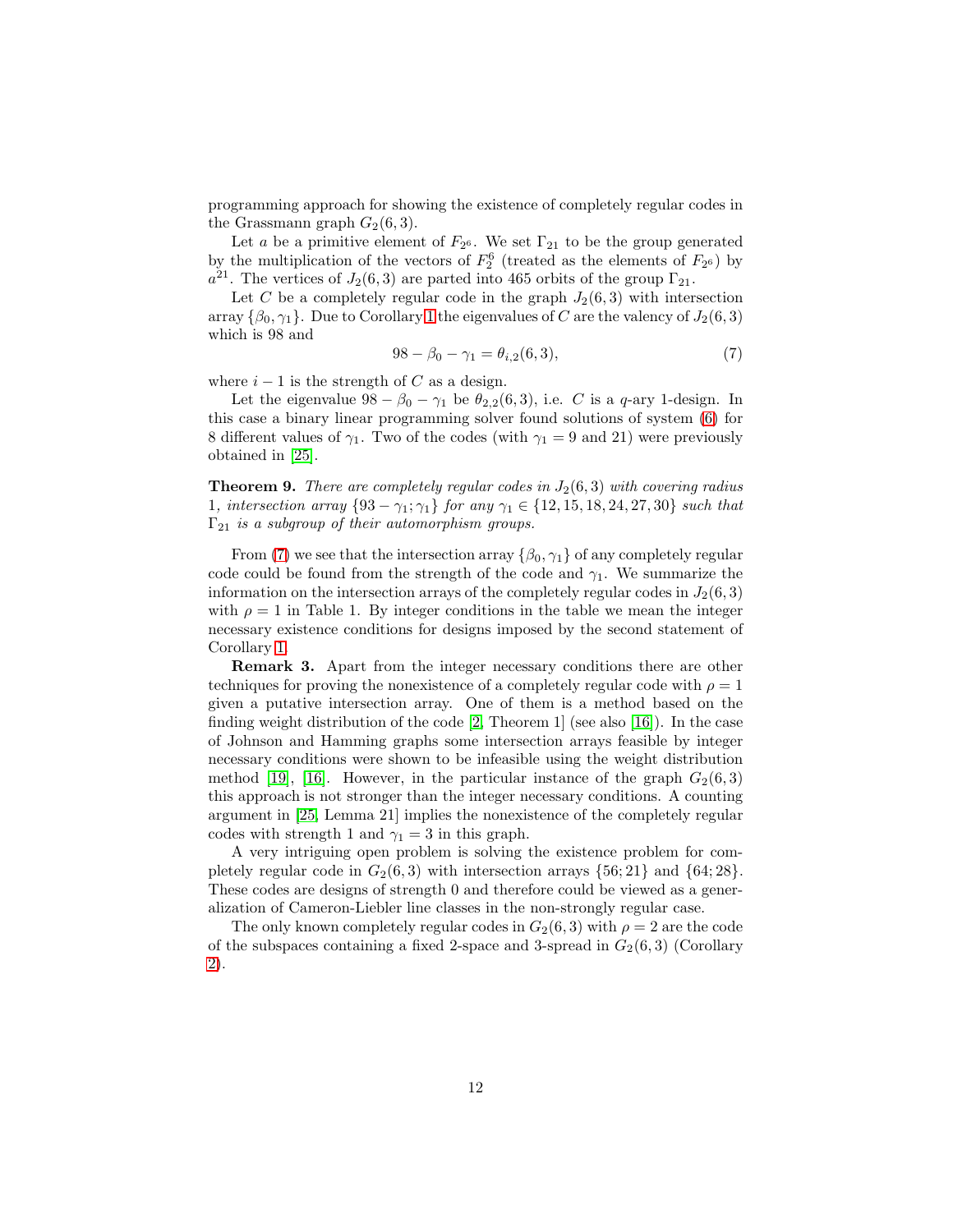Table 1: Completely regular codes in  $J_2(6,3)$  with  $\rho = 1$ . The intersection array  $\{\beta_0, \gamma_1\}$  of any completely regular code is obtained from its strength and  $\gamma_1$  using [\(7\)](#page-11-0)

| Eigen- | Design   | Integer               | Nonexis-,         | Existence,        | Open cases,            |
|--------|----------|-----------------------|-------------------|-------------------|------------------------|
| value  | strength | conditions            | tence, $\gamma_1$ |                   |                        |
| 35     |          | $mod 7 = 0$           |                   | $7^H, 14^{HP}$    | 21, 28                 |
| 5      |          | $\gamma_1 \mod 3 = 0$ | $\mathcal{R}M''$  | $9^M, 21^{M'}$ .  | $3l, l \in \{2\} \cup$ |
|        |          |                       |                   | $3l, l = 4, 5, 6$ | $\{10, \ldots, 15\}$   |
|        |          |                       |                   | $8, 9, 10^{A}$    |                        |
| $-7$   |          | $mod 21 = 0$          |                   | $21^B$ , $42^B$   |                        |

 $^H$  subspaces belonging to a hyperplane;

 $^{HP}$  subspaces are in a hyperplane H or contain a vector v, where  $v \notin H$ ;

 $^A$  exists by Theorem [9;](#page-11-1)

B correspond to  $2 - (6, 3, 3)_2$  – and  $2 - (6, 3, 6)_2$ -designs, which exist by [\[5\]](#page-12-4);  $^M$  totally isotropic subspaces of a symplectic polarity [\[25,](#page-14-3) Example 6];

 $M'$  3-subspaces that do not contain subspaces from a 2-spread;

[\[25,](#page-14-3) Example 5], see also Theorem [6;](#page-6-1)<br> $M''$  nonevistance follows from  $[0, 1]$ 

nonexistence follows from [\[25,](#page-14-3) Lemma 21].

### <span id="page-12-0"></span>References

- [1] S.V. Avgustinovich, I.Yu. Mogilnykh, Induced perfect colorings, Sib. Electron. Math. Rep. 8 (2011) 310-316.
- <span id="page-12-3"></span>[2] S. V. Avgustinovich and I. Yu. Mogilnykh. Perfect 2-colorings of Johnson graphs  $J(6, 3)$  and  $J(7, 3)$ . In A. Barbero, editor, Coding Theory and Applications (Second International Castle Meeting, ICMCTA 2008, Castillo de la Mota, Medina del Campo, Spain, September 15-19, 2008. Proceedings), 7, volume 5228 of Lect. Notes Comput. Sci., pages 11–19. Springer-Verlag, Berlin Heidelberg, 2008.
- <span id="page-12-2"></span>[3] S.V. Avgustinovich, V.N. Potapov, Combinatorial designs, difference sets, and bent functions as perfect colorings of graphs and multigraphs, Siberian Mathematical Journal, Vol. 61, No. 5, pp. 867-877, 2020.
- <span id="page-12-1"></span>[4] J. Bamberg, There is no Cameron–Liebler line class of  $PG(3, 4)$  with parameter 6, [http://symomega.wordpress.com/2012/04/01/there-is-no](http://symomega.wordpress.com/2012/04/01/there-is-no-)cameron-liebler-line-class-of-pg34-with-parameter-6
- <span id="page-12-4"></span>[5] M. Braun, A. Kerber, R. Laue, Systematic Construction of q-Analogs of t-(v, k, l)-designs, Designs, Codes and Cryptography, 34, 55–70, 2005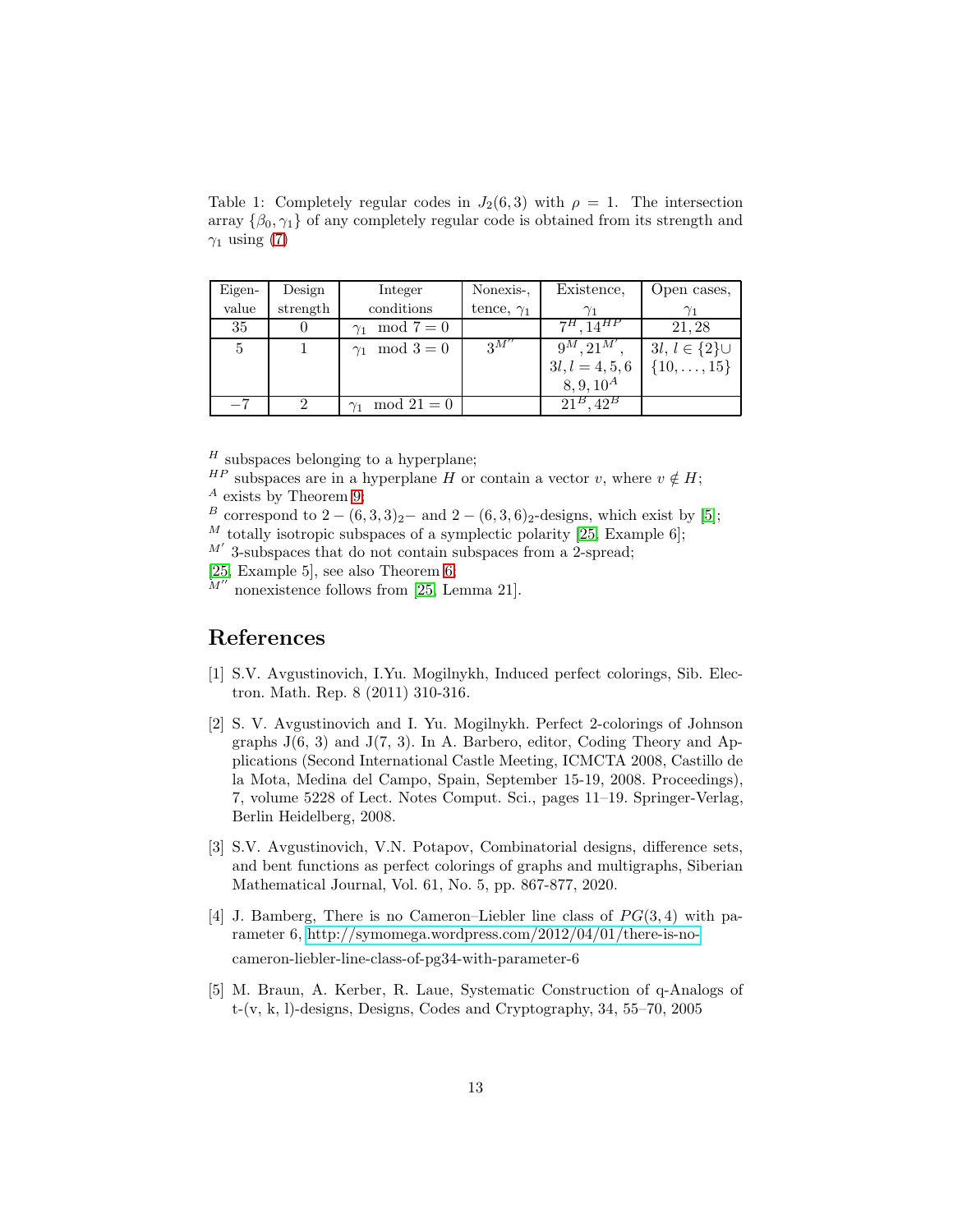- <span id="page-13-9"></span>[6] M. Braun, T. Etzion, P. R. J. Ostergard, A. Vardy, and A. Wassermann. Existence of q-analogs of Steiner systems. E-print 1304.1462, arXiv.org, 2013. Available at<http://arxiv.org/abs/1304.1462>
- <span id="page-13-10"></span>[7] P.J. Cameron, R.A. Liebler, Tactical decompositions and orbits of projective groups, Linear Algebra Appl. 46 (1982) 91–102.
- <span id="page-13-13"></span><span id="page-13-1"></span>[8] D.M. Cvetkovic, M. Doob, H. Sachs, Spectra of Graphs, Academic Press, New York, London, 1980.
- <span id="page-13-0"></span>[9] L. Chihara, On the zeros of the Askey-Wilson polynomials, with applications to coding theory, SIAM J. Math. Anal., vol. 18, no. 1, pp. 191–207, 1987.
- [10] P. Delsarte, An algebraic approach to the association schemes of coding theory, Philips Res. Rep. Suppl. 10 (1973) 1-97.
- <span id="page-13-6"></span>[11] Bart De Bruyn and Hiroshi Suzuki. Intriguing sets of vertices of regular graphs. Graphs Combin., 26(5):629–646, 2010.
- <span id="page-13-4"></span><span id="page-13-3"></span>[12] Etzion T. and Schwarz M., Perfect Constant-Weight Codes, IEEE Trans. Inform. Theory, Vol. 50, No. 9, 2156-2165, 2004.
- [13] D. G. Fon-Der-Flaass, Perfect 2-colorings of a hypercube. Siberian Mathematical Journal. 48(4) (2007) 740-745.
- <span id="page-13-2"></span>[14] Gordon M.D., Perfect Single Error-Correcting Codes in the Johnson Scheme, IEEE Trans. Inform. Theory, Vol. 52, No. 10, 4670-4672 , 2006.
- <span id="page-13-14"></span>[15] Kantor W. M., On incidence matrices of finite projective and affine space, Math, Z. i24, 315-318, 1972
- <span id="page-13-15"></span>[16] D. S. Krotov. On weight distributions of perfect colorings and completely regular codes. Des. Codes Cryptography, 61(3):315-329, 2011
- <span id="page-13-12"></span>[17] C. Maldonado and D. Penazzi. Lattices and Norton algebras of Johnson, Grassmann and Hamming graphs. E-print 1204.1947, arXiv.org, 2012. Available at<http://arxiv.org/abs/1204.1947>
- <span id="page-13-11"></span>[18] D. S. Krotov, I. Yu. Mogilnykh, A. Yu. Vasil'eva, On completely regular codes of covering radius 1 in the halved hypercubes, E-print 1812.03159, arXiv.org, 2018. Available at<http://arxiv.org/abs/1812.03159>
- <span id="page-13-5"></span>[19] E. A. Bespalov, D. S. Krotov, A. A. Matiushev, A. A. Taranenko, K. V. Vorob'ev, Perfect 2-colorings of Hamming graphs, E-print 1911.13151, arXiv.org, 2020. Available at<http://arxiv.org/abs/1911.13151>
- <span id="page-13-7"></span>[20] J. Borges, J. Rifa, V.A. Zinoviev, On completely regular codes, Probl. Inf. Transmiss. 55 (2019) 1–45.
- <span id="page-13-8"></span>[21] W.J. Martin, Completely regular designs, J. Combin. Des. 4 (1998) 261– 273.